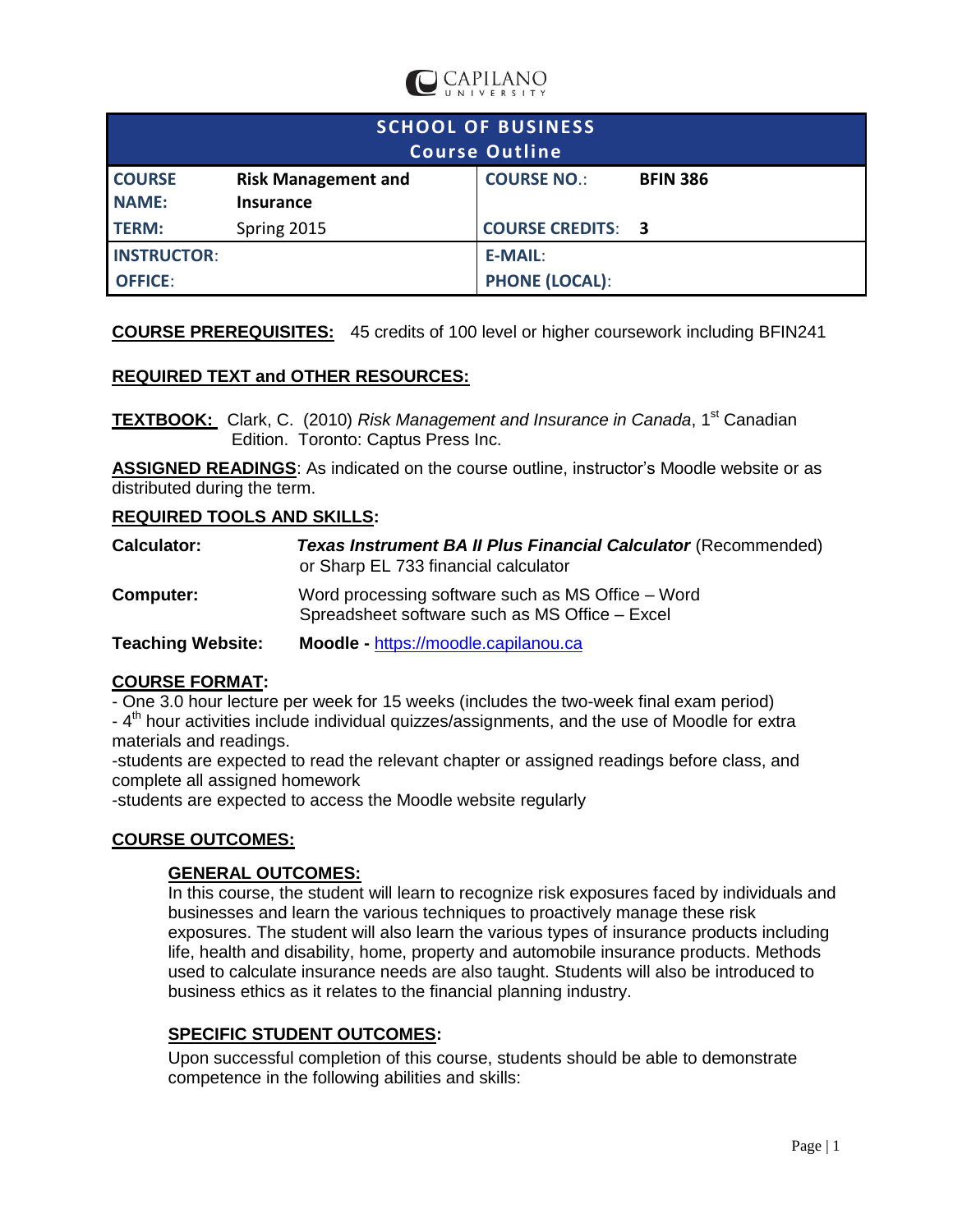## **COURSE ABILITIES**

| <b>Abilities</b>                                | <b>Learning Outcomes</b>                                                                                                                                                                                 | <b>Expected</b><br><b>Competency</b><br><b>Levels</b> |  |  |  |
|-------------------------------------------------|----------------------------------------------------------------------------------------------------------------------------------------------------------------------------------------------------------|-------------------------------------------------------|--|--|--|
| <b>Communications</b>                           | C-1. Correctly apply quantitative techniques and methods to<br>calculate insurance needs. (Quantitative literacy)                                                                                        | $3 - 4$                                               |  |  |  |
|                                                 | C-2. Gather appropriate financial and personal information to assist<br>in making risk management decisions. (Quantitative literacy)                                                                     | $3 - 4$                                               |  |  |  |
|                                                 | C-3. Use appropriate business communications formats (e.g.,<br>memos) to present research, analysis and findings. (Written<br>communication)                                                             | $3 - 4$                                               |  |  |  |
|                                                 | C-4. Use appropriate computer tools (word processing,<br>spreadsheets) to summarize and present financial information.<br>(Computer literacy)                                                            | $3 - 4$                                               |  |  |  |
|                                                 | C-5. Research and interpret various risk management models and<br>topics. (Reading)                                                                                                                      | $3 - 4$                                               |  |  |  |
|                                                 | C-6. Present key findings to a group. (Oral communication)                                                                                                                                               | $3 - 4$                                               |  |  |  |
|                                                 | C-7. Communicate effectively within a group. (Listening, reading,<br>oral communication, written communication., quantitative literacy and<br>computer literacy)                                         | $3 - 4$                                               |  |  |  |
| <b>Analysis &amp;</b><br><b>Decision Making</b> | A-1. Identify and evaluate risks faced by an individual, family and<br>business.<br>A-2. Analyze and interpret personal and business financial<br>statements in order to make risk management decisions. |                                                       |  |  |  |
|                                                 |                                                                                                                                                                                                          |                                                       |  |  |  |
|                                                 | A-3. Apply present value calculations in determining an individual's<br>insurance needs.                                                                                                                 | $4 - 5$                                               |  |  |  |
|                                                 | A-4. Understand the various insurance policies and how to<br>determine the appropriate insurance policy for a specific individual or<br>family.                                                          | $3 - 5$                                               |  |  |  |
|                                                 | A-5. Understand the rights and obligations of both parties to an<br>insurance contract.                                                                                                                  | 3                                                     |  |  |  |
|                                                 | A-6. Describe and select appropriate automobile and homeowners'<br>insurance coverage under various situations.<br>A-7. Identify and mitigate risks faced by businesses and other<br>organizations.      |                                                       |  |  |  |
|                                                 |                                                                                                                                                                                                          |                                                       |  |  |  |
|                                                 | A-8. Understand health care and government insurance plans in<br>Canada, evaluate gaps in coverage and analyze appropriate private<br>insurance plans.                                                   | $3 - 5$                                               |  |  |  |
|                                                 | A-9 Evaluate the appropriateness of the various life insurance plans<br>and products available.                                                                                                          | $3 - 5$                                               |  |  |  |
|                                                 | A-10 Understand and interpret an insurance company's financial<br>statements.                                                                                                                            |                                                       |  |  |  |
| <b>Social Interaction</b>                       | S-1. Work within a group to assess and report on the various<br>insurance needs of individuals, families and businesses.                                                                                 | $3 - 4$                                               |  |  |  |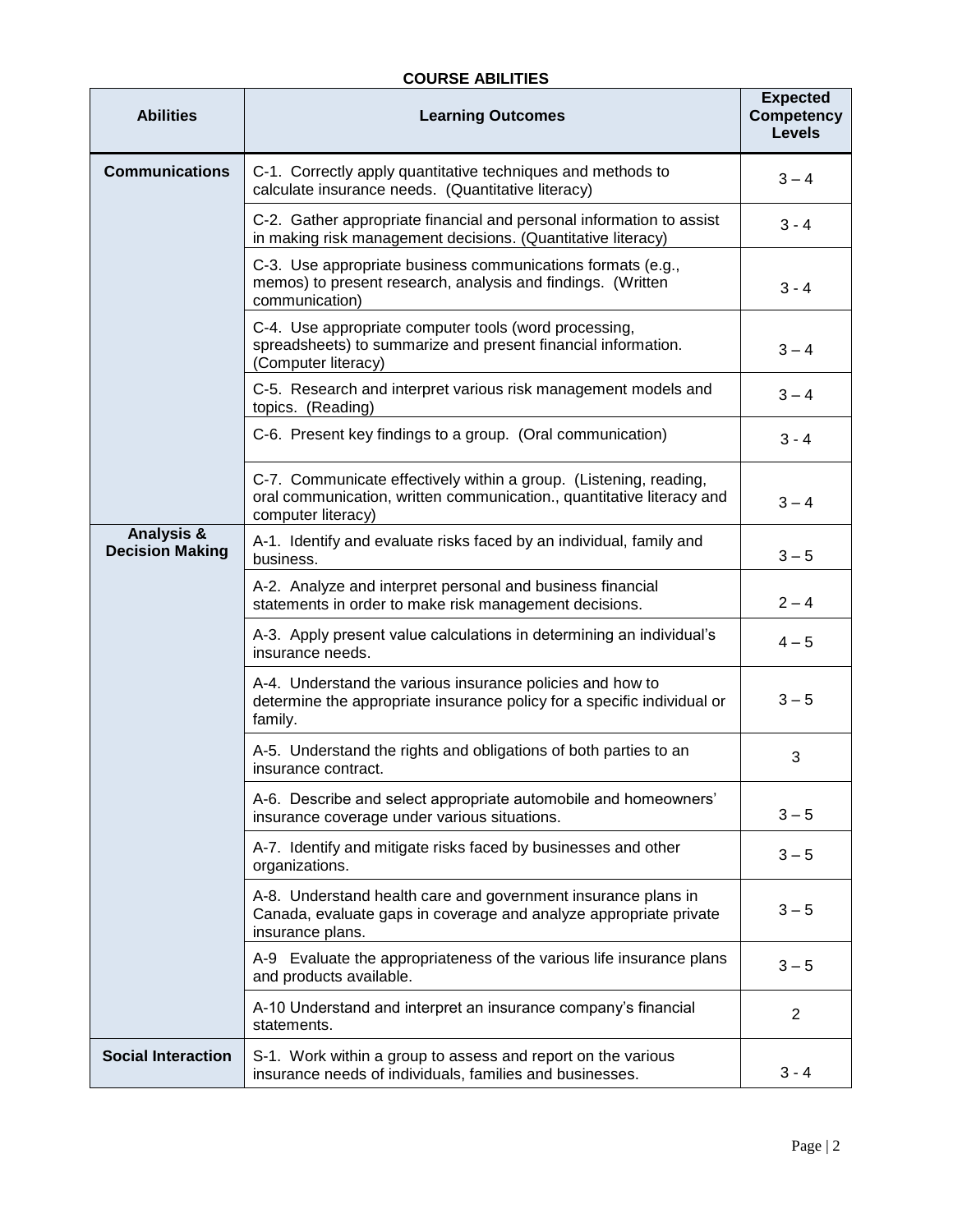|                                             | S-2. Use a collaborative approach to problem solving and analysis in<br>classroom activities.                                                    | $3 - 4$ |
|---------------------------------------------|--------------------------------------------------------------------------------------------------------------------------------------------------|---------|
|                                             | S-3. Work within a group to utilize various risk management<br>techniques to mitigate risks faced by individuals, families and<br>businesses.    | $3 - 4$ |
| Citizenship,<br><b>Sustainability &amp;</b> | G-1. Describe how the insurance industry is regulated in Canada.                                                                                 | 2       |
| Global<br><b>Perspectives</b>               | G-2. Describe the Canadian health care system and examine the<br>differences between the Canadian and United States health care<br>system.       | 2       |
|                                             | G-3. Understand the importance of ethics in the insurance industry<br>and broader financial planning industry.                                   | 3       |
|                                             | G-4. Understand professional liability and the potential negative<br>consequences of negligent acts, unethical behavior and poor<br>performance. | 3       |
|                                             | G-5. Understand good corporate social responsibility and corporate<br>governance.                                                                | 3       |

**\***See Faculty of Business – Our Commitment to Assessment and Constructive Feedback for description of the six "Levels" of Comprehension.

# **EVALUATION PROFILE:**

|                          |                                 |                      | <b>CAPabilities Assessed</b> |                                                          |                                     |                                                                    |  |
|--------------------------|---------------------------------|----------------------|------------------------------|----------------------------------------------------------|-------------------------------------|--------------------------------------------------------------------|--|
| <b>Assessment</b>        | $%$ of<br><b>Final</b><br>Grade | Individual/<br>Group | <b>Communications</b>        | <b>Analysis</b><br>&<br><b>Decision</b><br><b>Making</b> | <b>Social</b><br><b>Interaction</b> | Citizenship,<br>Sustainability,<br>& Global<br><b>Perspectives</b> |  |
| In-class Cases           | 10%                             | G                    | ☑                            | ☑                                                        | ☑                                   | ☑                                                                  |  |
| Quizzes &<br>Assignments | 10%                             |                      | ☑                            | ☑                                                        |                                     | ☑                                                                  |  |
| Term Exam #1             | 25%                             |                      | ☑                            | ☑                                                        |                                     | ☑                                                                  |  |
| Term Exam #2             | 25%                             |                      | ☑                            | ☑                                                        |                                     | $\blacktriangledown$                                               |  |
| Final Exam               | 30%                             |                      | ☑                            | ☑                                                        |                                     | ☑                                                                  |  |
|                          |                                 |                      |                              |                                                          |                                     |                                                                    |  |
| <b>Total</b>             | 100%                            |                      |                              |                                                          |                                     |                                                                    |  |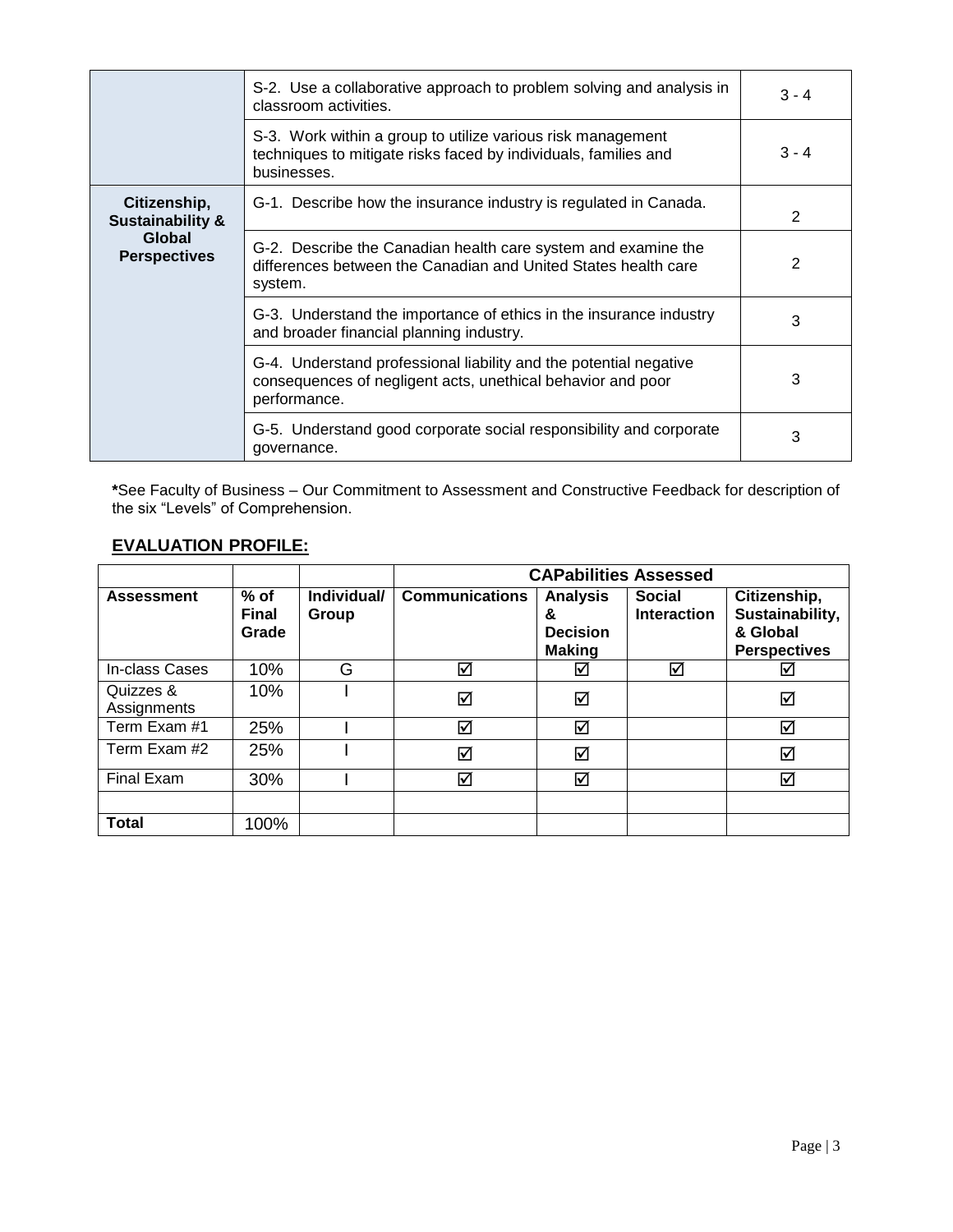| <b>Class</b>    | Dates | <b>Topics</b>                                                | Readings |
|-----------------|-------|--------------------------------------------------------------|----------|
|                 |       | <b>Introduction to Course</b>                                |          |
|                 |       |                                                              | Ch. 1    |
|                 |       | Risk, Risk Management and Insurance                          |          |
| 2               |       | Backdrop to Insurance and Insurance Law                      | Ch. 2    |
|                 |       | In-class Case (2%)                                           |          |
| 3               |       | Automobile Insurance                                         | Ch. 3    |
|                 |       |                                                              |          |
| $\overline{4}$  |       | Homeowners Insurance                                         | Ch.4     |
|                 |       |                                                              |          |
|                 |       | In-class Case (2%)                                           |          |
| 5               |       |                                                              |          |
|                 |       | Term Test $# 1$ – Chapters $1 - 4 - 25%$                     |          |
| 6               |       | <b>Commercial Insurance</b>                                  | Ch. 5    |
|                 |       |                                                              |          |
| $\overline{7}$  |       | <b>Health Care</b>                                           | Ch. 6    |
|                 |       |                                                              |          |
|                 |       | In-class Case (2%)                                           |          |
| 8               |       | <b>Income Protection Plans</b>                               | Ch. 7    |
|                 |       | In-class Case (2%)                                           |          |
| 9               |       |                                                              |          |
|                 |       | Term Test $# 2$ – Chapters 5-7 – 25%                         |          |
|                 |       |                                                              |          |
| 10              |       | Life Insurance                                               | Ch. 8    |
|                 |       |                                                              |          |
| $\overline{11}$ |       | <b>Insurance Operations</b>                                  | Ch.9     |
|                 |       |                                                              | See      |
| 12              |       | <b>Ethics and Standards</b>                                  | Moodle   |
|                 |       |                                                              |          |
| 13              |       | In-class Case (2%)                                           |          |
|                 |       |                                                              |          |
|                 |       | <b>Final Exam Review</b>                                     |          |
| $14 - 15$       |       | Final Exam Period (Comprehensive - all term materials) - 30% |          |

\*Note: There may be minor changes made to the schedule at the discretion of the instructor; any changes will be announced in class and on the course Moodle site.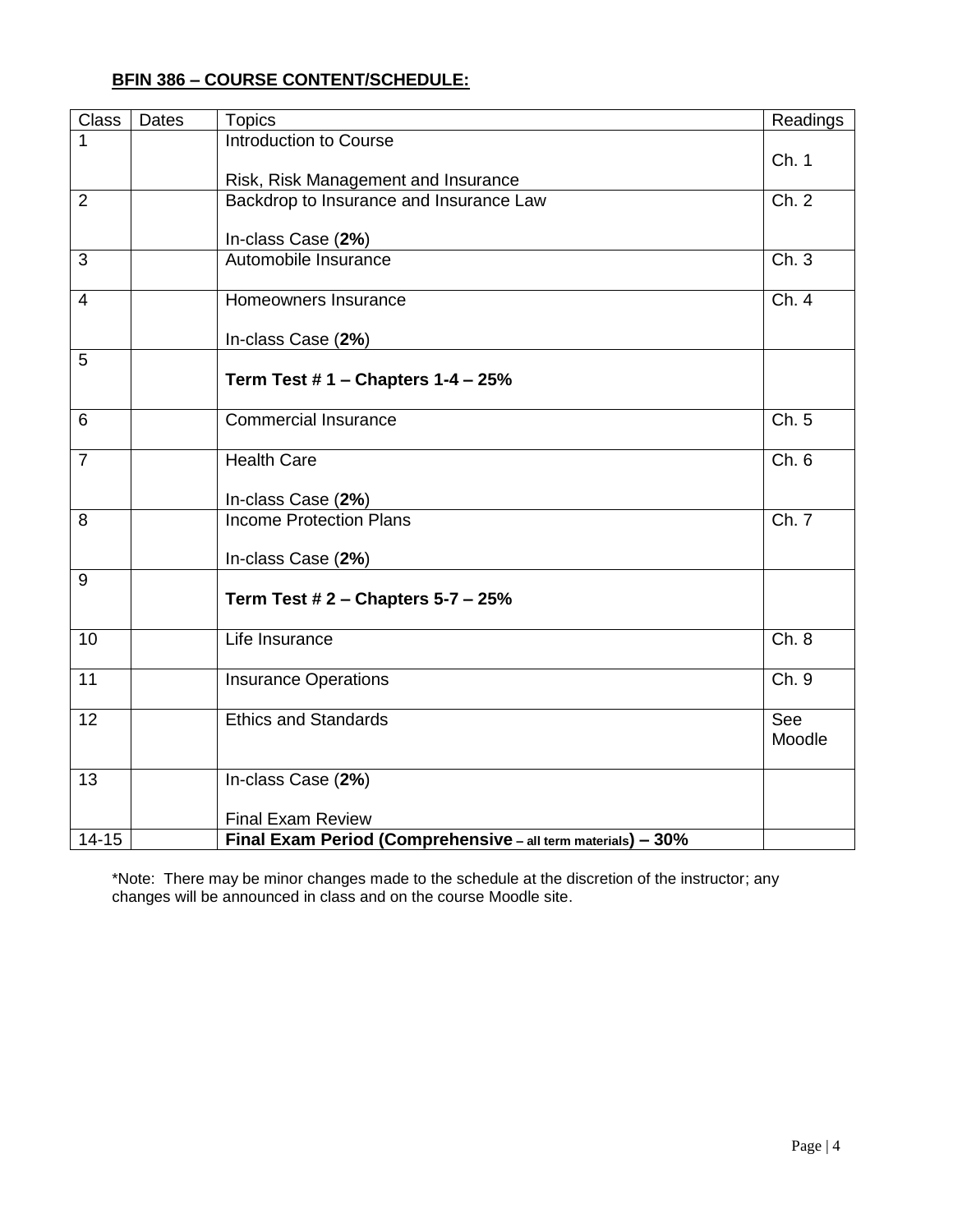#### **UNIVERSITY POLICIES:**

Capilano University has policies on Academic Appeals (including appeal of final grade), Student Conduct, Cheating and Plagiarism, Academic Probation and other educational issues. These and other policies are available on the University website.

| <b>Grading Profile:</b> | A+ | 90-100 |        | B+ 77-79 C+ 67-69 |            |       | D 50-59                        |
|-------------------------|----|--------|--------|-------------------|------------|-------|--------------------------------|
|                         |    | 85-89  |        |                   |            |       | B 73-76 C 63-66 F 49 and below |
|                         | А- | 80-84  | - B- - | 70-72             | $C \ldots$ | 60-62 |                                |

*Emergency procedures:* In the event of an emergency, students must follow the emergency procedures posted in the classrooms.

In addition to the policies of the university, the School of Business has the following policies governing the management of our classes and curriculum.

#### **SCHOOL OF BUSINESS POLICIES:**

- Attendance: Regular attendance and punctuality are both essential and expected due to the nature and format of the course materials.
- *Professional Behaviour:* Students must demonstrate a professional attitude and behaviour toward work, fellow students and their instructors. Each student should demonstrate reliability, respect for and co-operation with colleagues. A willingness to work calmly and courteously under difficult conditions as well as a determination to achieve first-class work while meeting deadlines is necessary in the Business Faculty. Students should have respect for equipment and systems. Students should display a constructive response to criticism.

*English Usage:* All assignments are marked for correct English usage, proofreading and formatting.

*Missed Exams and Quizzes:* Missed exams or quizzes will receive a grade of "0" unless PRIOR arrangements (wherever possible) are made with the instructor. Permission to make up an exam will only be given in extraordinary situations such as illness of the student or the death of a close family member. A doctor's certificate, or other proof supporting the reason for the absence, will be required. For further information, refer the "Examination & Pivotal Presentation Exemption Policy".

*Examination and Pivotal Presentation Exemption Policy* All students are required to appear and write their scheduled mid-term and final examinations, and to produce, by the assigned date, all pivotal presentations, individual and/or group, unless they meet one of the following criteria:

**"Medical Exemption"** will be considered, if: Within the ten calendar days prior to a mid-term or final examination, or within ten days of a pivotal presentation, a student falls ill or is injured.

**"Falling ill"** is defined as being formally advised by a physician of the need to isolate oneself for the purpose of preventing communication of disease or infection to others; being advised by a physician of compromised immunity that requires isolating oneself from contact with others to prevent communication of disease of infection to themselves, or; being in a physical state of health which so compromises a student's ability to function, physically or cogitatively, during the ten days prior to the examination or presentation date.

**"Injury"**, for the purpose of Exemption, is defined as sudden, unanticipated physical harm that renders the applicant physically incapable of attending campus or, in such physical distress that the student is specifically advised by their physician to abstain from appearing at their examination or presentation. Students who are prescribed medication(s) to treat their injury and who believe that the medication(s) may be impairing their ability to successfully prepare for or write their examination or presentation may provide written evidence of their concerns as verified by their physician.

#### **"Catastrophic Personal Loss Exemption"** will be considered, if:

Events occur in the student's life that are of such scope as to sufficiently distract a student from the examination or presentation preparation period, or from appearing at or adequately focusing on, the scheduled examination or presentation itself. This could include; loss of housing due to eviction, flood or fire; or death of an immediate family member (defined as a